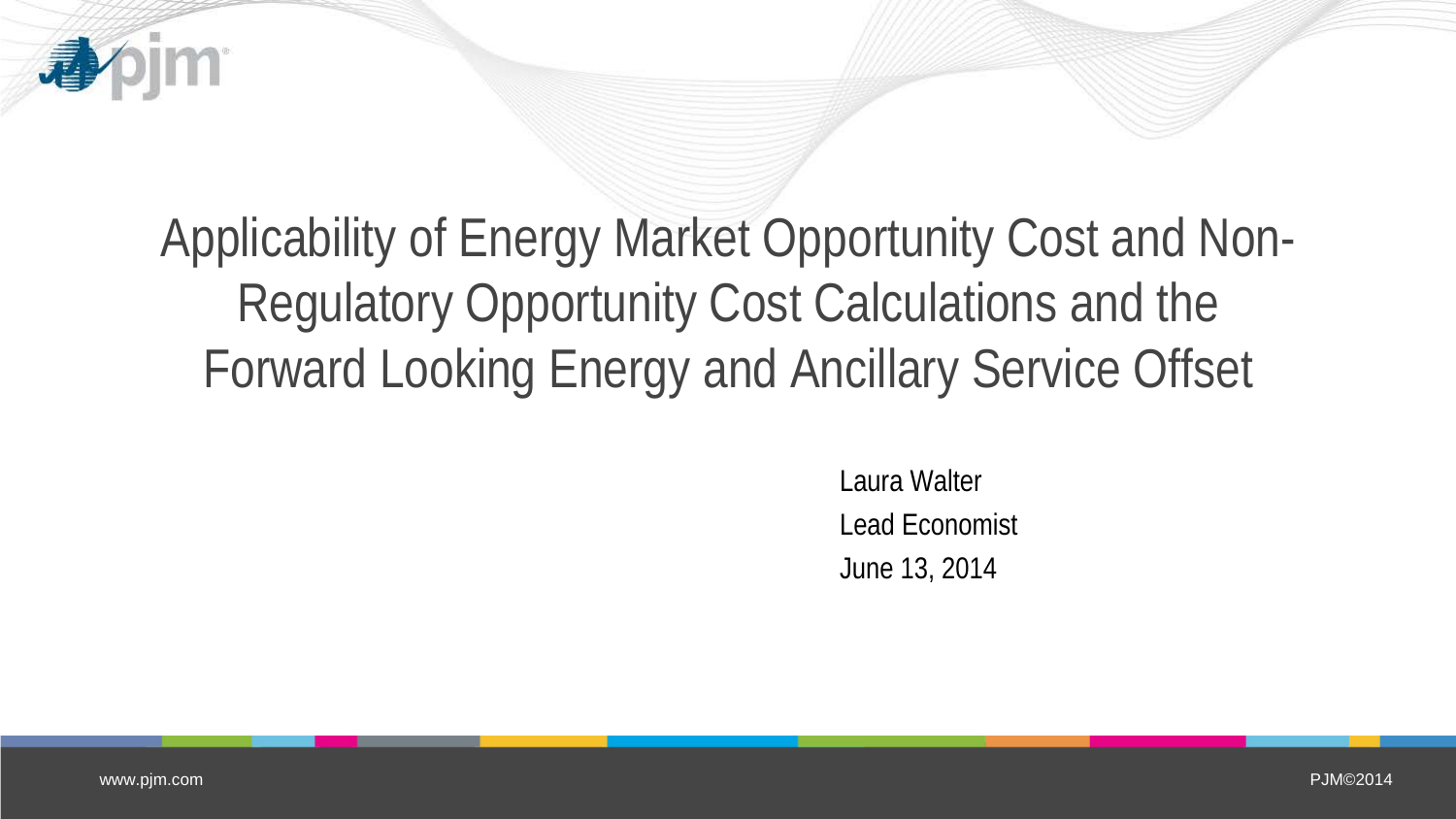



- Review Energy Market Opportunity Cost calculations
- Discuss potential applicability to forward looking energy and ancillary service offset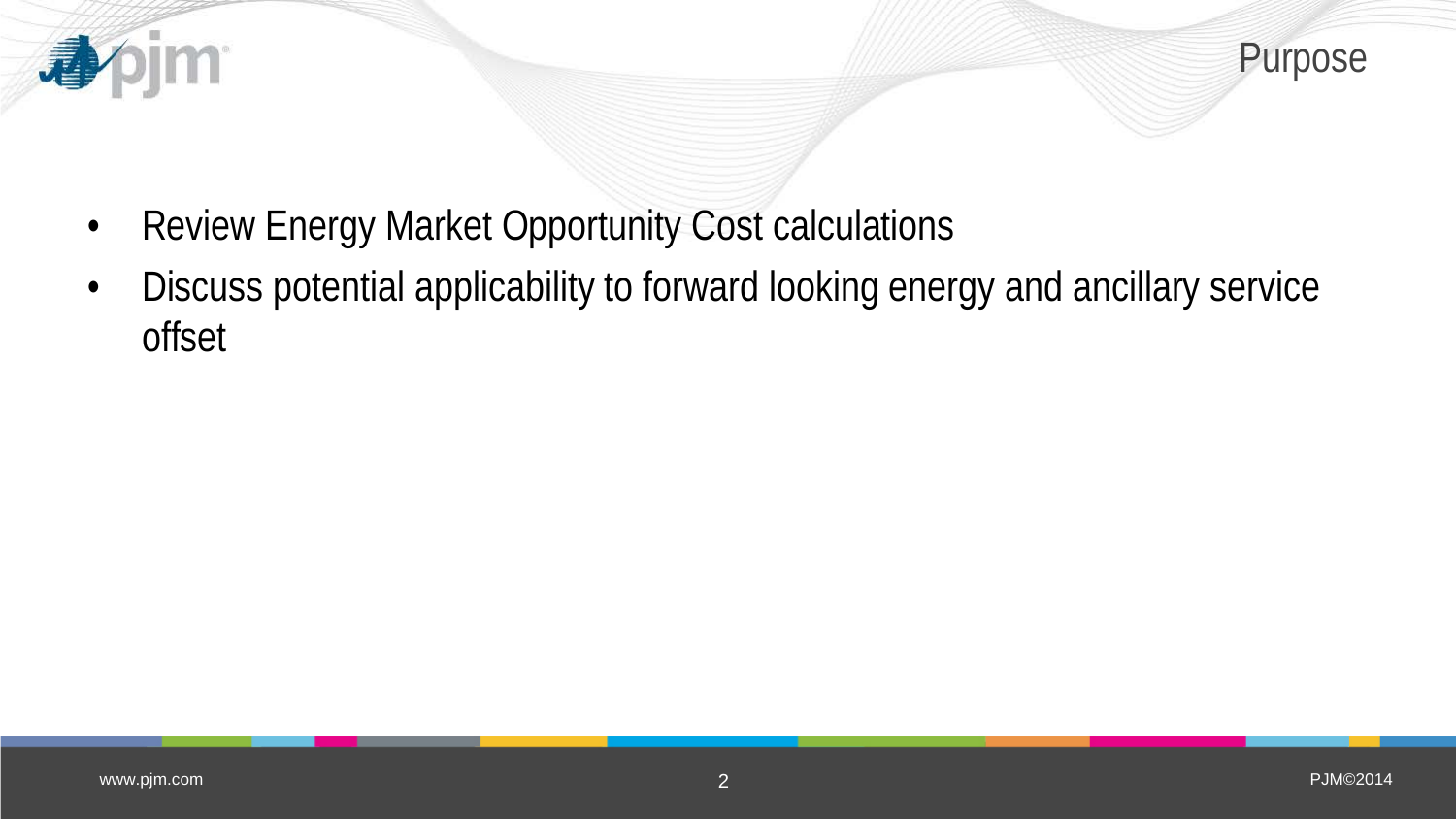

- On May 16, 2008, the Commission granted a complaint in part and eliminated market rule provisions that exempted certain generation resources from energy offer price mitigation.
- The Commission found, under section 206 of the Federal Power Act (FPA), that PJM's mitigation procedures were unjust and unreasonable insofar as they failed to include opportunity costs in the determination of mitigated offer prices.
- PJM had to file before July 31, 2009, that proposed an approach for addressing the incorporation of opportunity costs in mitigated offers.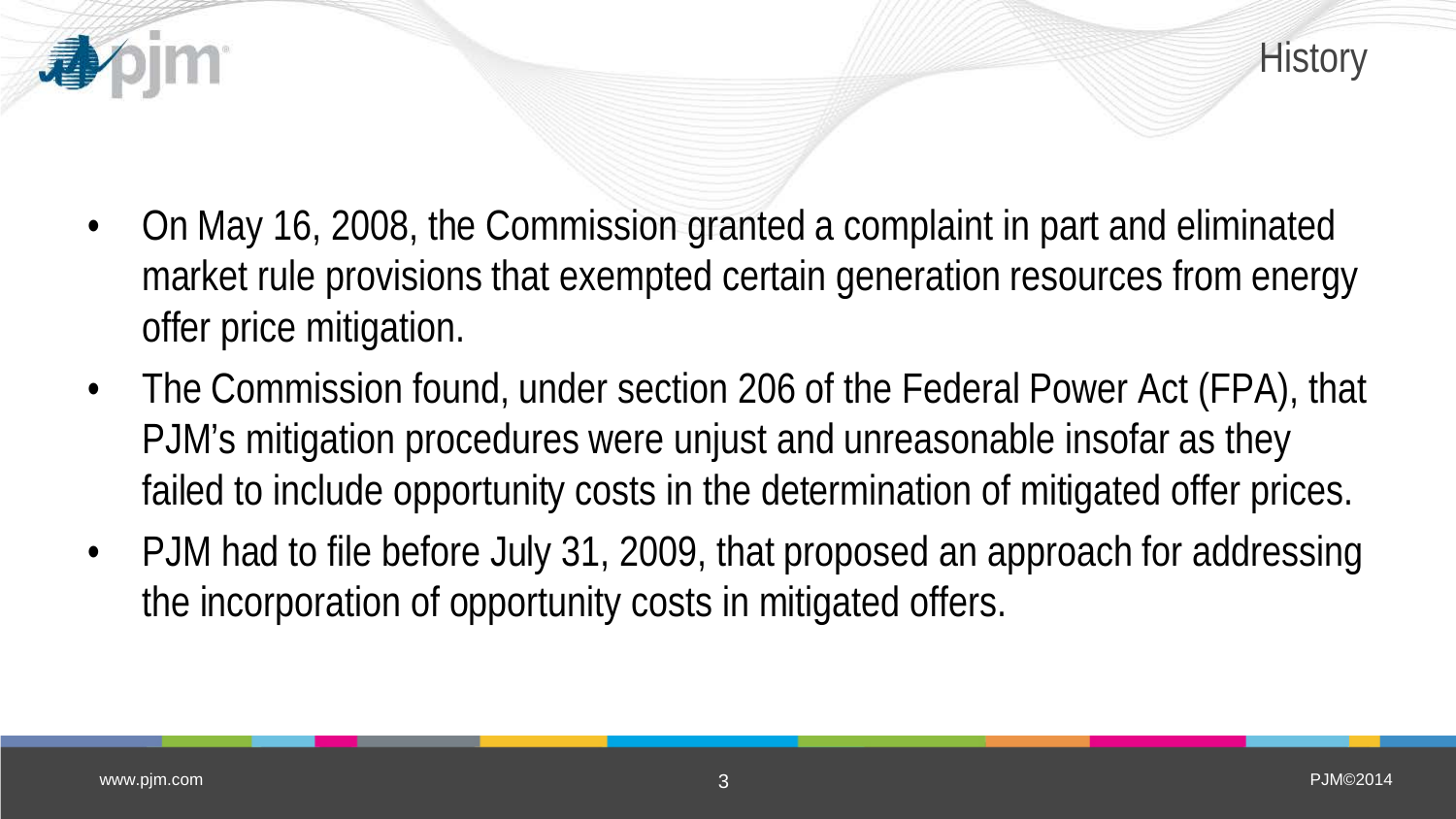

### Who can use this method currently?

- The unit has an externally imposed environmental limit on run hours within a certain compliance period (EMOC)
- The unit has a force majeure fuel limitation and is limited in run hours for a particular definable period (NROC)
- The unit has a physical equipment limitation on run hours due to Original Equipment Manufacturing (OEM) recommendations or insurance carrier restrictions (NROC)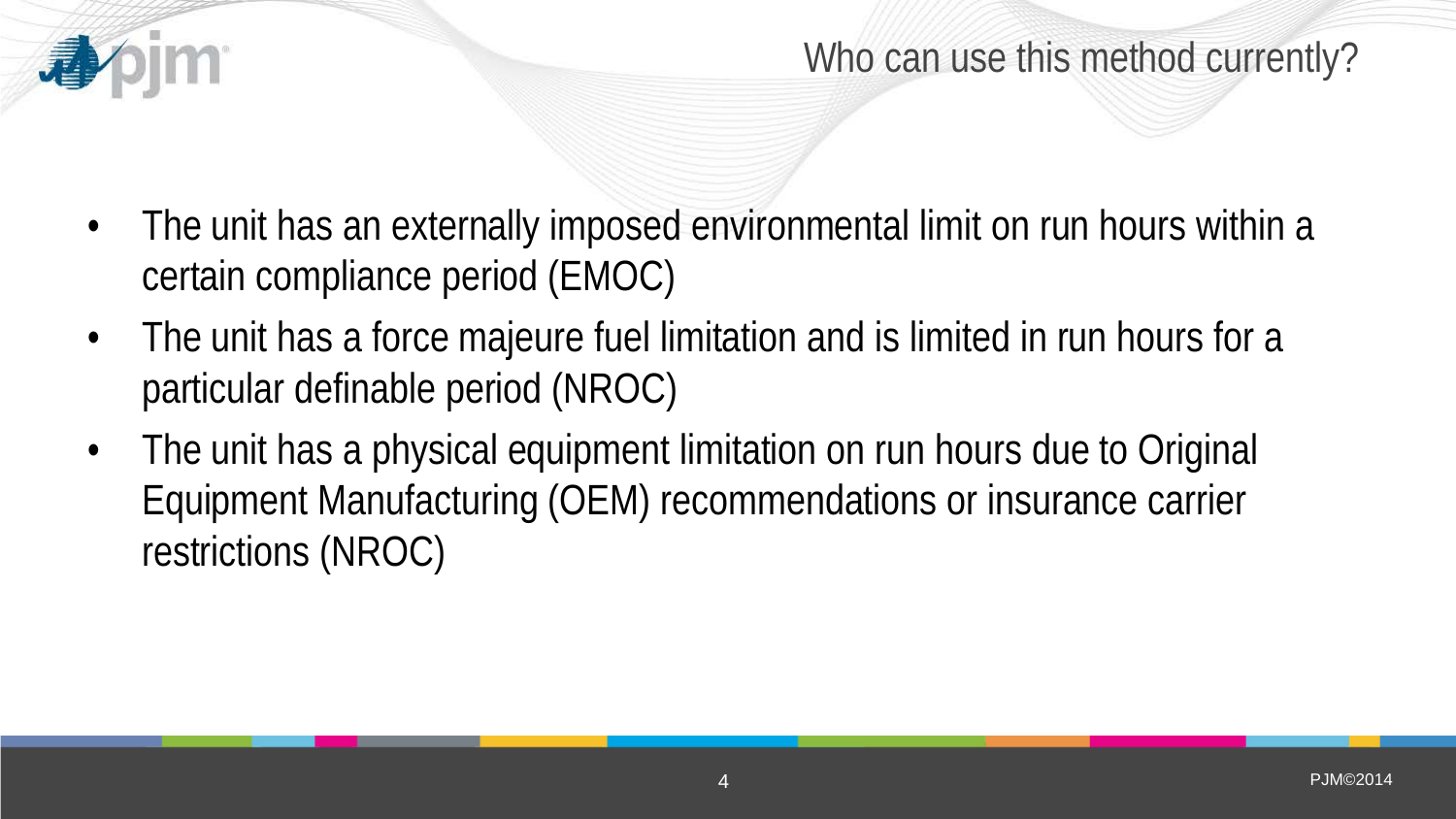

*im* 

看

- Step 2: Forecast Dispatch Cost
- Step 3: Margin = LMP Dispatch Cost
	- Taken from future contract prices
- Step for Forward looking E&AS Offset... sum net margin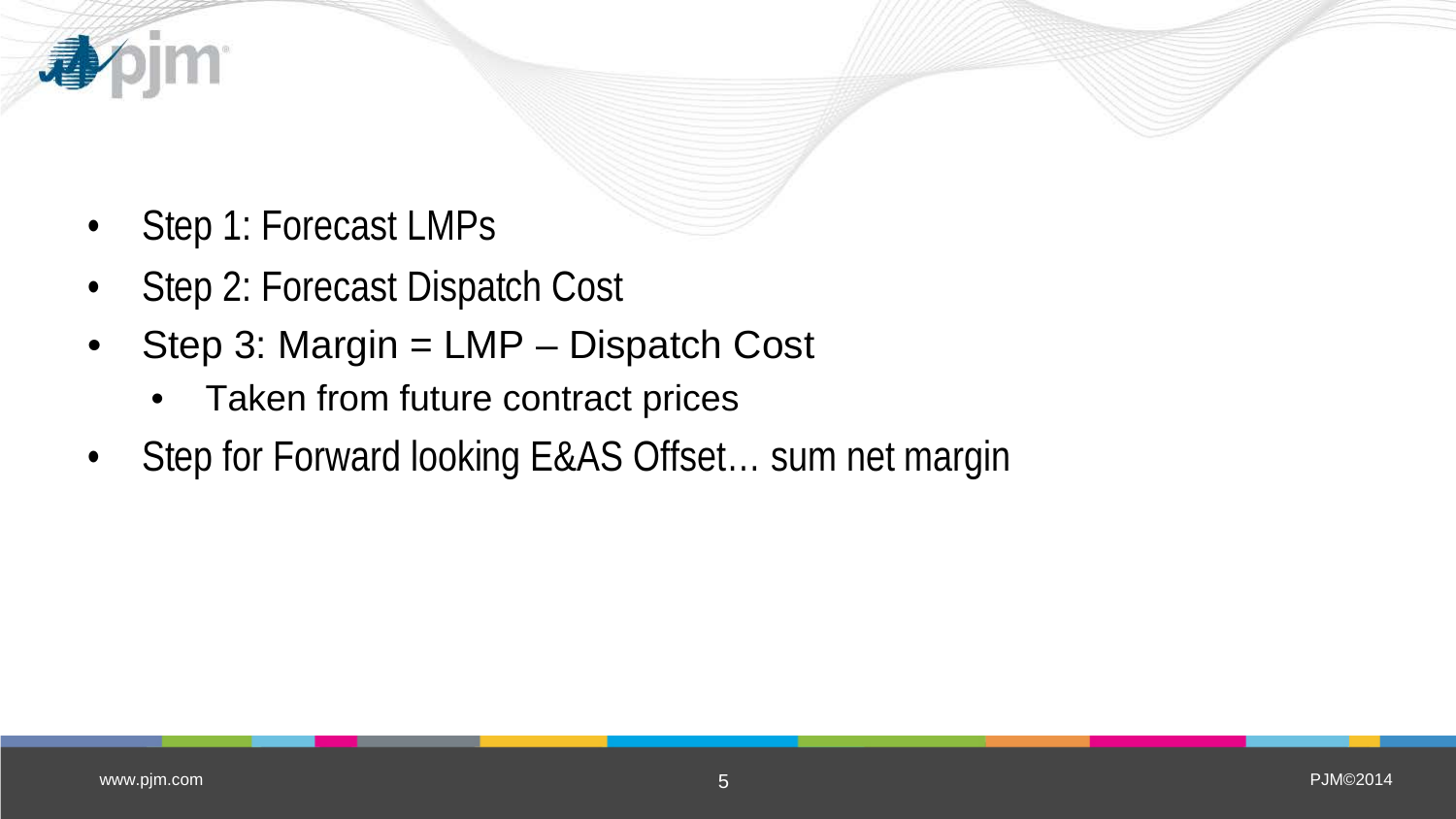#### Step 1a: Future Contract Prices

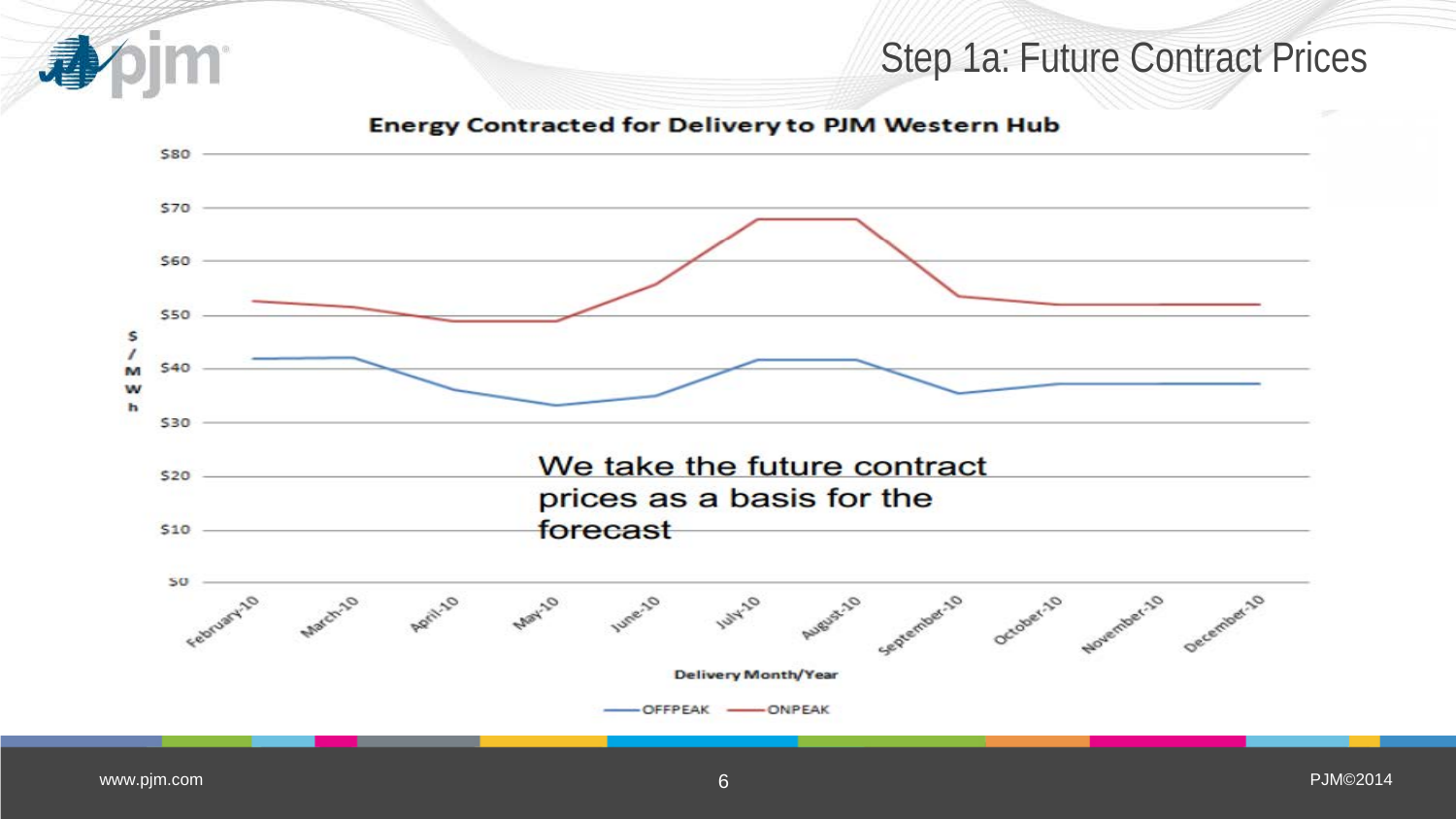Step 1b: LMP Adjustments

- But all generators aren't at PJM Western Hub...
	- 3 years basis
	- Historical Bus LMP divided by PJM Western Hub
	- LMP hourly averaged on and off peak to get ratios to deliver the LMP forecast to my bus deliver the LMP forecast to the zone or bus

看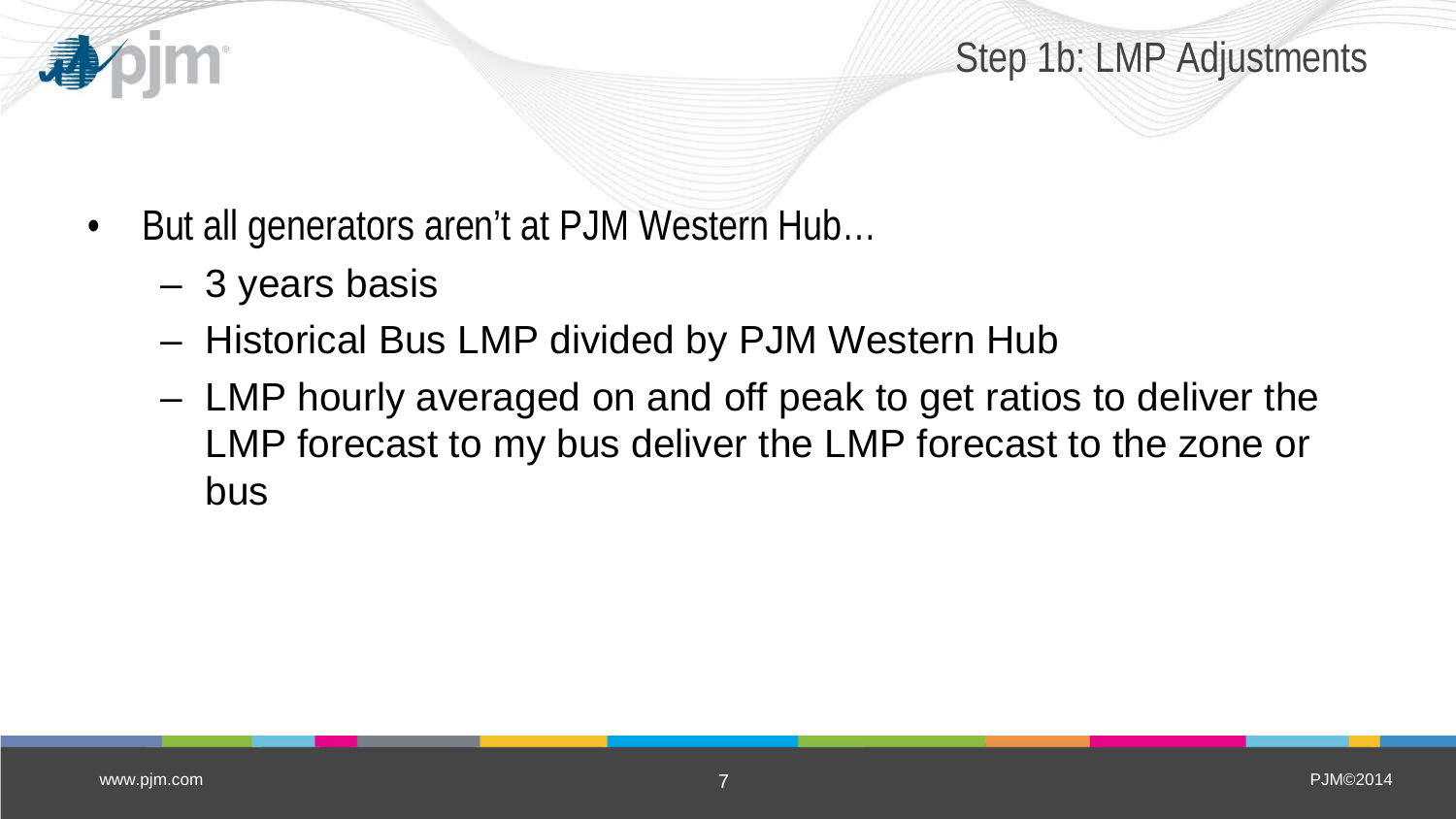

Equation for the Engineers

ForecastedBUSLMP<sub>y,m,d,h</sub> = HourlyVolatilityScalar<sub>y,m,d,h</sub> \* ForecastedMonthlyBusPrice<sub>fy,m</sub>

 $\text{BUSLMP}_{y,m,d,h}^{\text{peak}}$ HourlyVolatilityScalar<sub>y,m,d,h</sub> MonthlyAverageBusLMPpeak 2010년 12월 19일 개발 : 12월 11일 12월

Forecasted Monthly Bus Price  $_{fy,m}^{peak}$  = PJMWestern Hub  $_{fy,m}^{peak}$  \* MonthlyPeakBasisRatio $_{y,m}^{peak}$ 

\*\* Explained in detail in Manual 15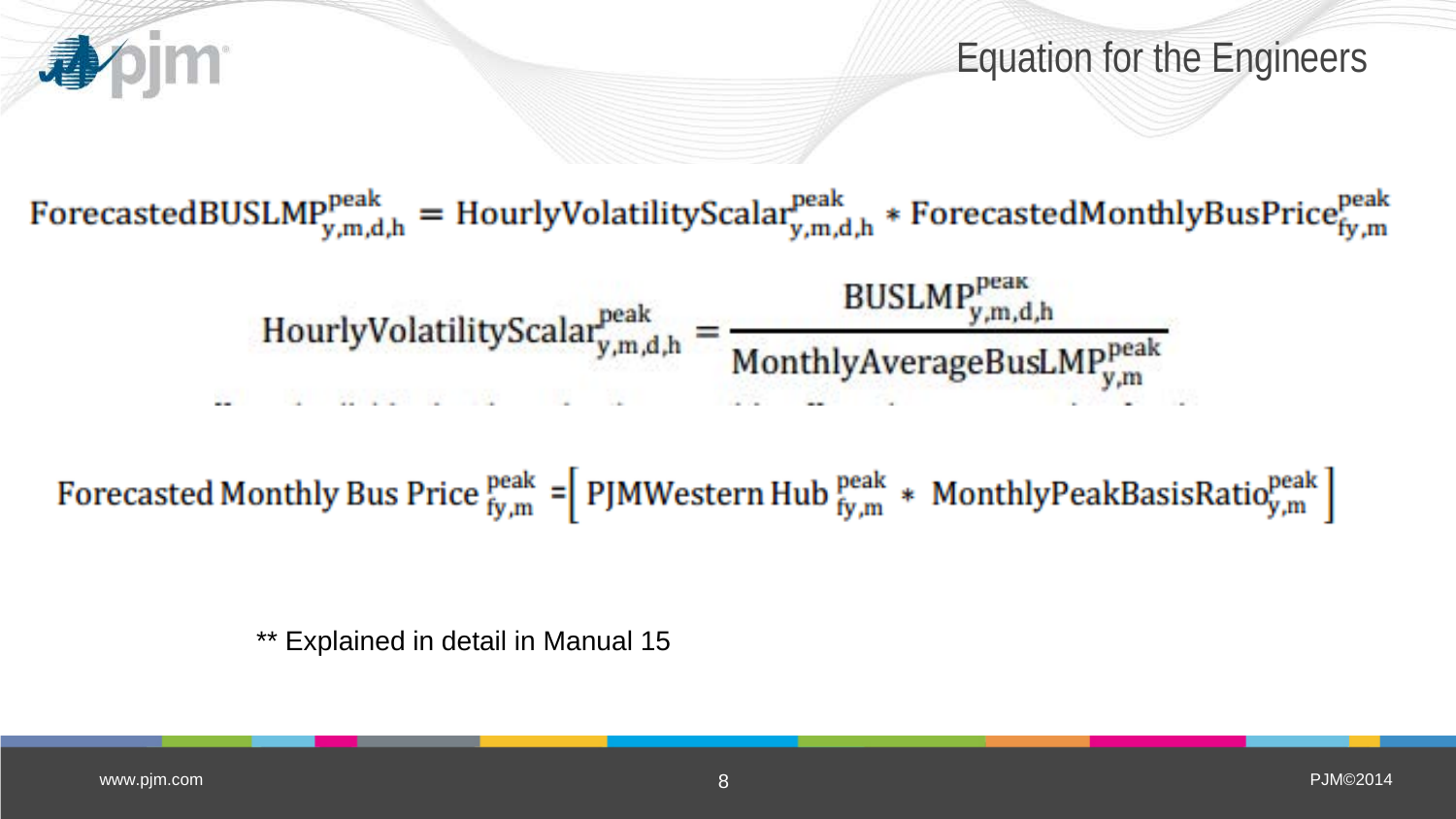## Step 1c: 3 hourly Shapes

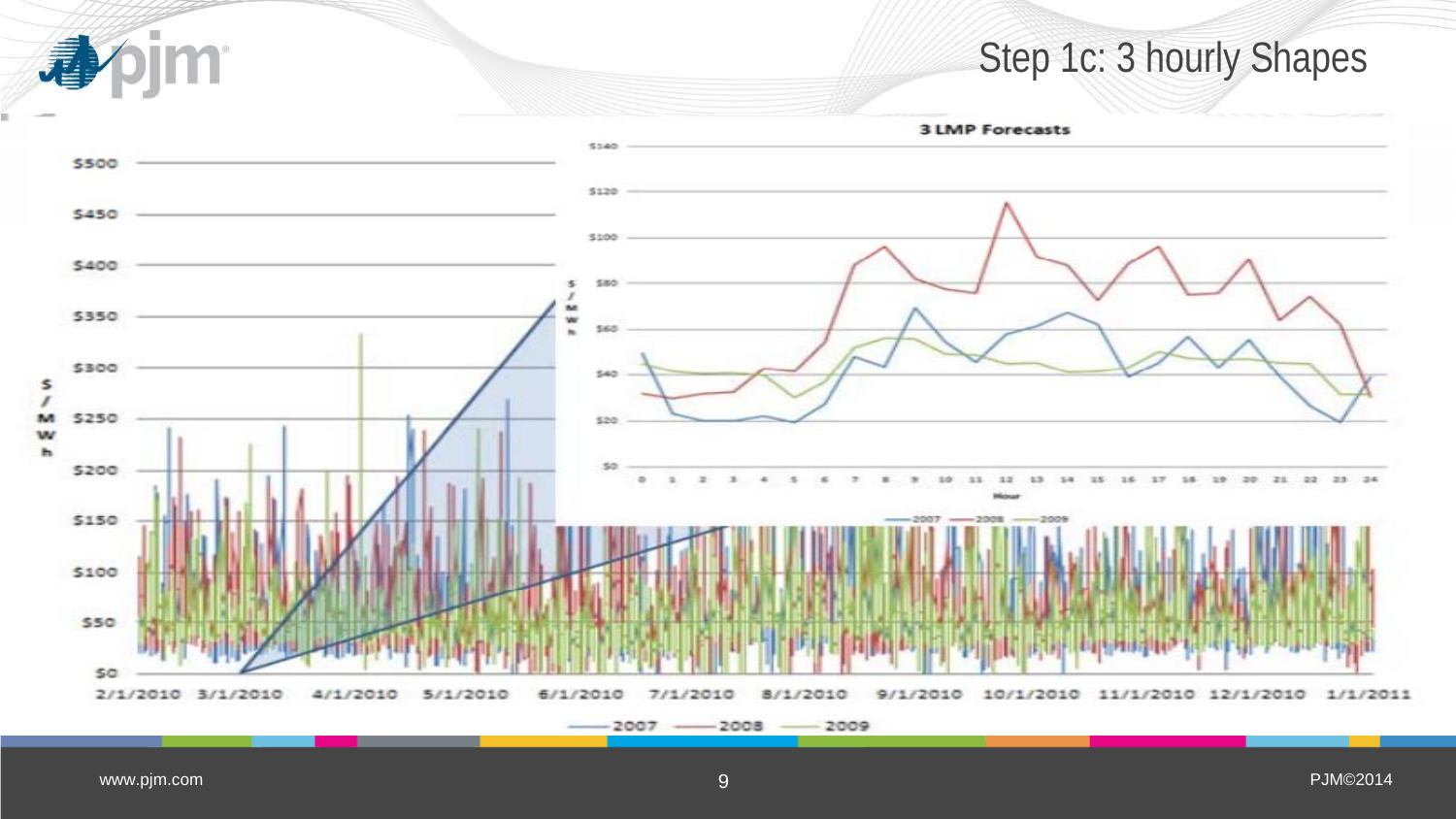

- Components of the cost based offer are outlined in PJM Manual 15: Cost Development Guidelines
- Fuel Makes up ~90%

**心**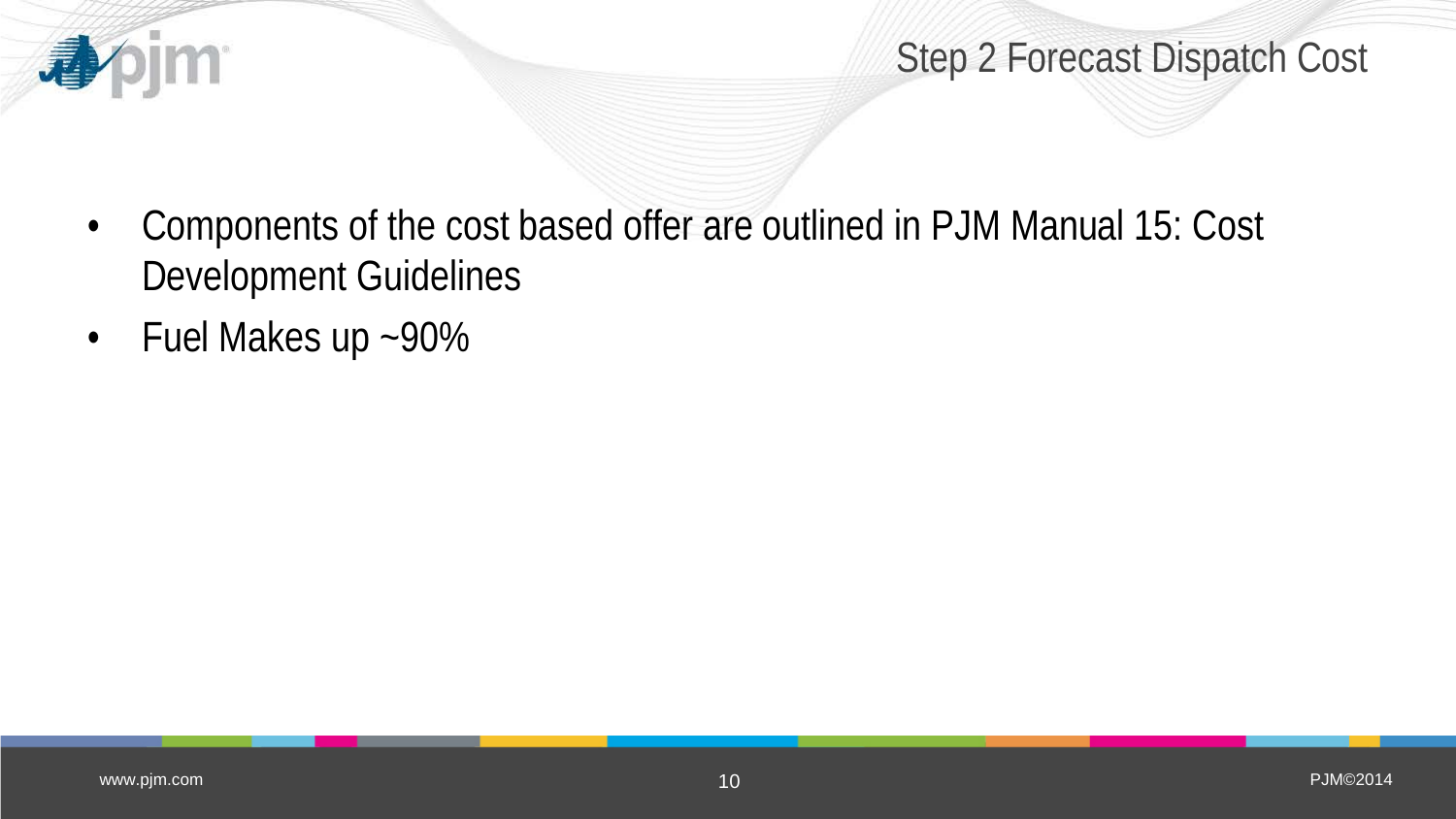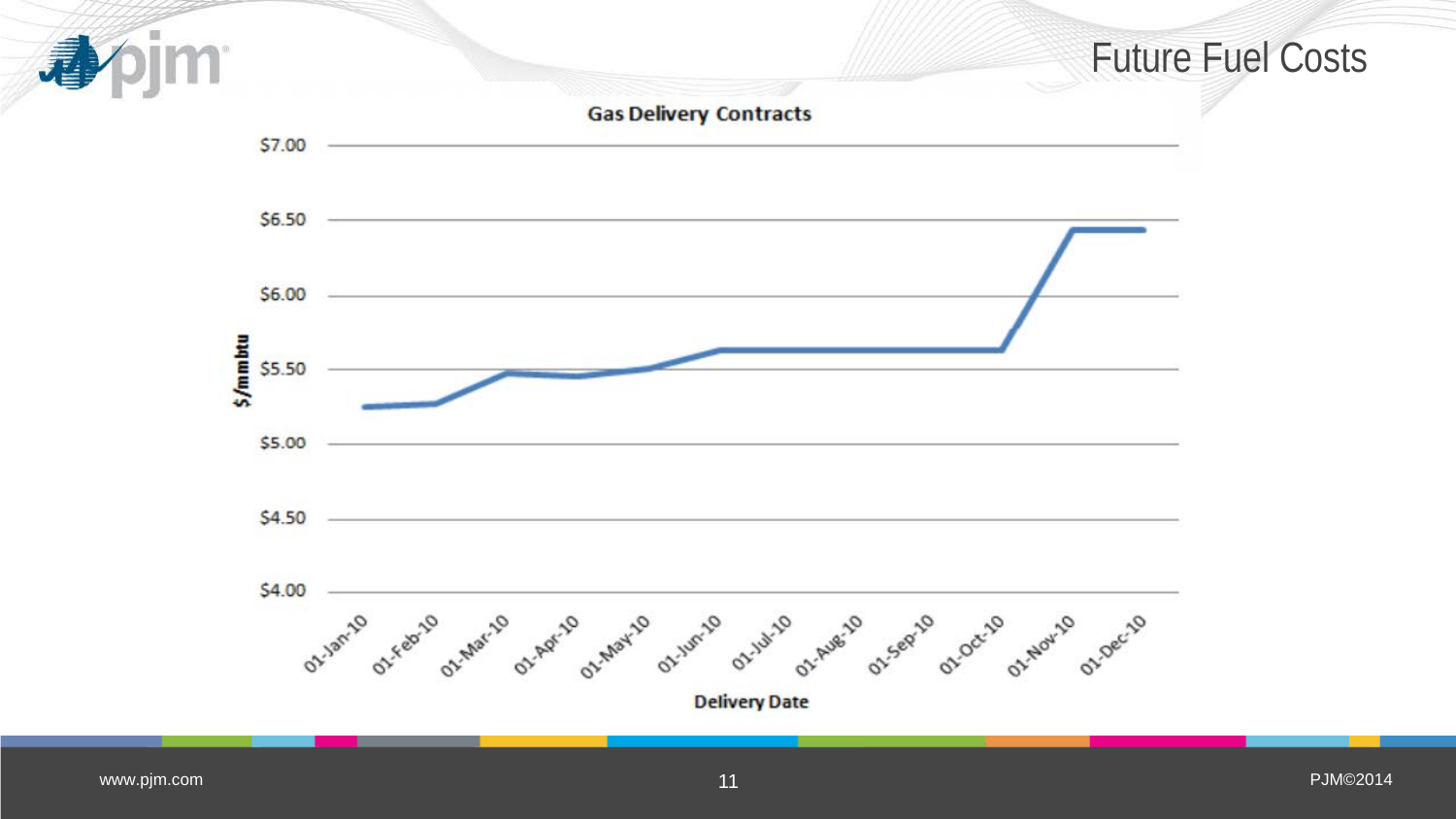Again for the Engineers…

![](_page_11_Figure_1.jpeg)

**APPIM**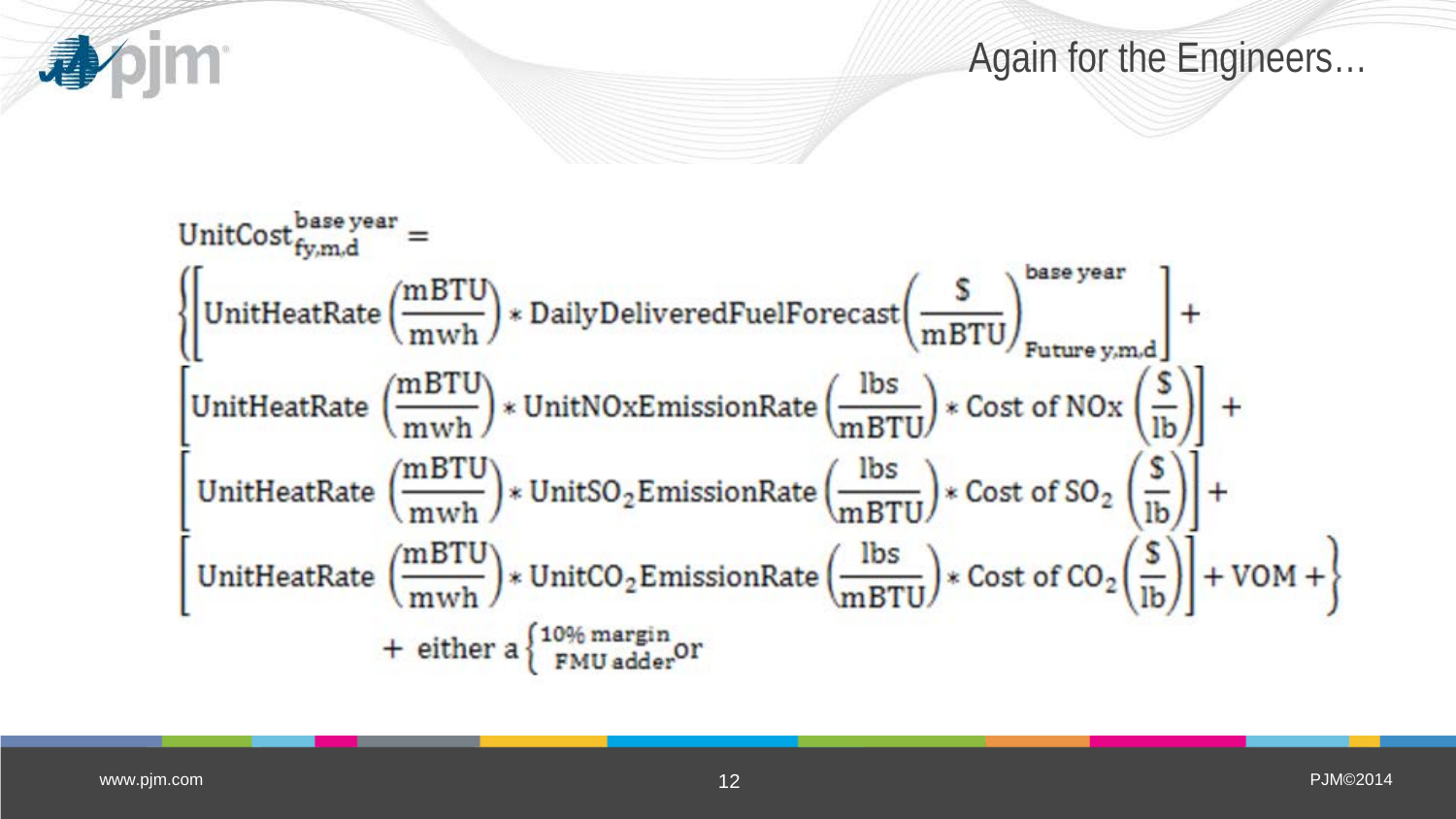- The calculator uses a simple dispatch model with start and minimum runtime to dispatch a unit against future LMPs.
- Margins for each blocks are calculated and ranked so the unit is dispatched appropriately to maximize profit.
- The margins are then ranked and used to calculate an opportunity cost adder for the cost based offer.

$$
\begin{aligned} & \text{TotalMarginBlock}^{\text{base year}}_{block+MRT-1} \\ & = \sum_{t = block}^{\sum_{\text{block} \in \text{Block}}}\left(\text{ForecastedBusLMP}^{\text{base year}}_{y(t),m(t),d(t),h(t)} - \text{UnitDispatchCost}^{\text{base year}}_{future\,y,m,d}\right) \end{aligned}
$$